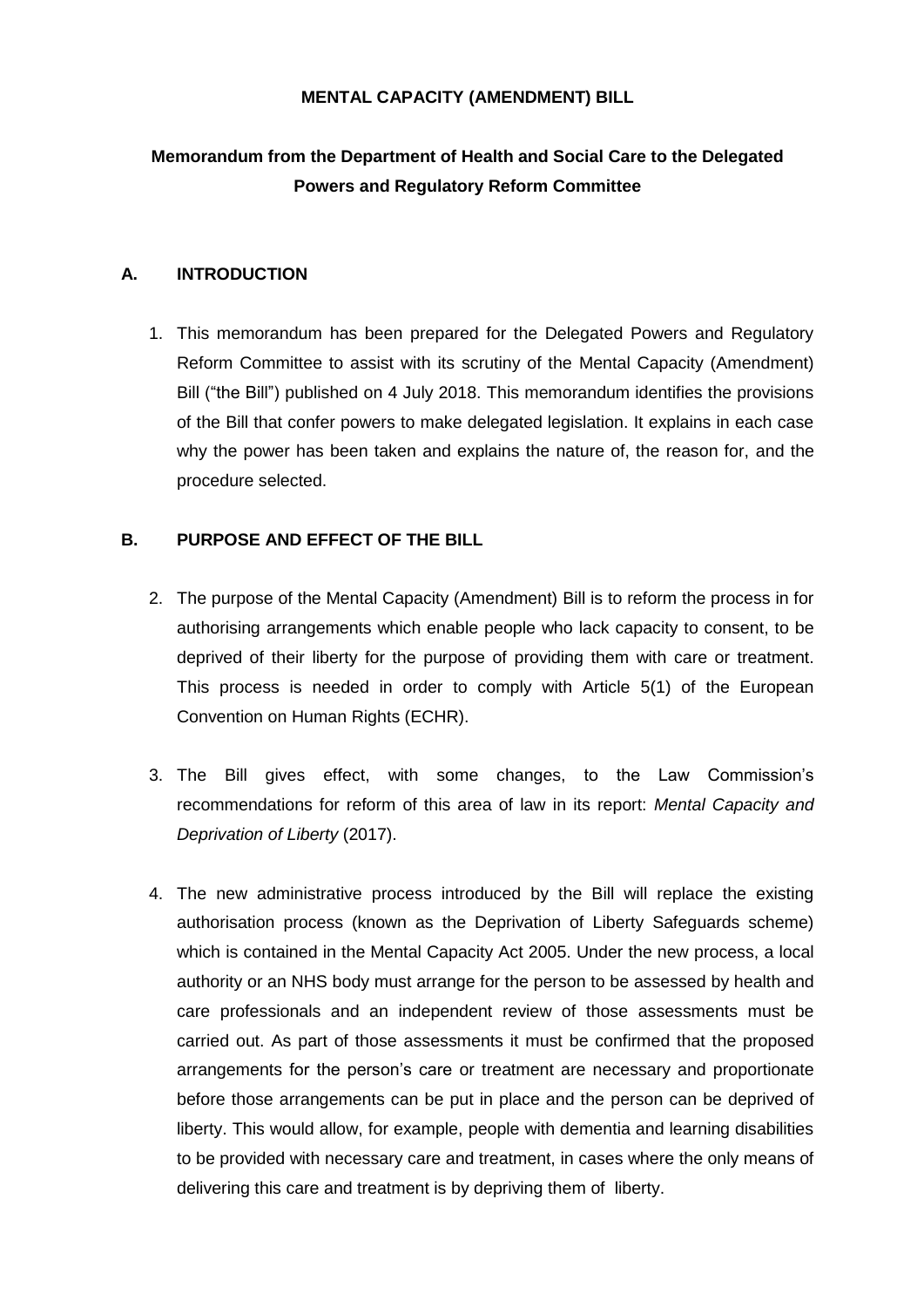5. The Bill contains five clauses and has two Schedules.

## **C. DELEGATED POWERS**

- 6. The Bill contains five regulation-making powers:
	- a. Consequential provision (clause 4(1))
	- b. Commencement (clause 5(3)(b))
	- c. Transitional arrangements (clause 5(5))
	- d. Appointment of Approved Mental Capacity Professionals (Schedule 1, new Schedule AA1, para 33(1))
	- e. Monitoring and reporting on the operation of the scheme (Schedule 1, new Schedule AA1, para 38(1))

## **Clause 4(1): Consequential provision**

*Power conferred on*: the Secretary of State

## *Power exercised by*: Regulations

*Parliamentary Procedure*: Affirmative procedure where the regulations amend primary legislation; otherwise negative procedure

## Context and purpose

7. This clause confers a power on the Secretary of State to make consequential provision for the purposes of the Bill, which may include consequential amendments. Such provision may include repealing, revoking or otherwise amending primary and secondary legislation (including provisions contained in legislation in the same Session). The power to amend primary legislation is a Henry VIII power.

## Justification for taking the power

8. The powers conferred by this clause are limited by the fact that any amendments made under the regulation-making power must be consequential on provisions in the Bill. Schedule 2 already includes some changes to other enactments as a consequence of the provisions in the Bill, but it is possible that not all of the necessary consequential amendments have been identified in the Bill's preparation.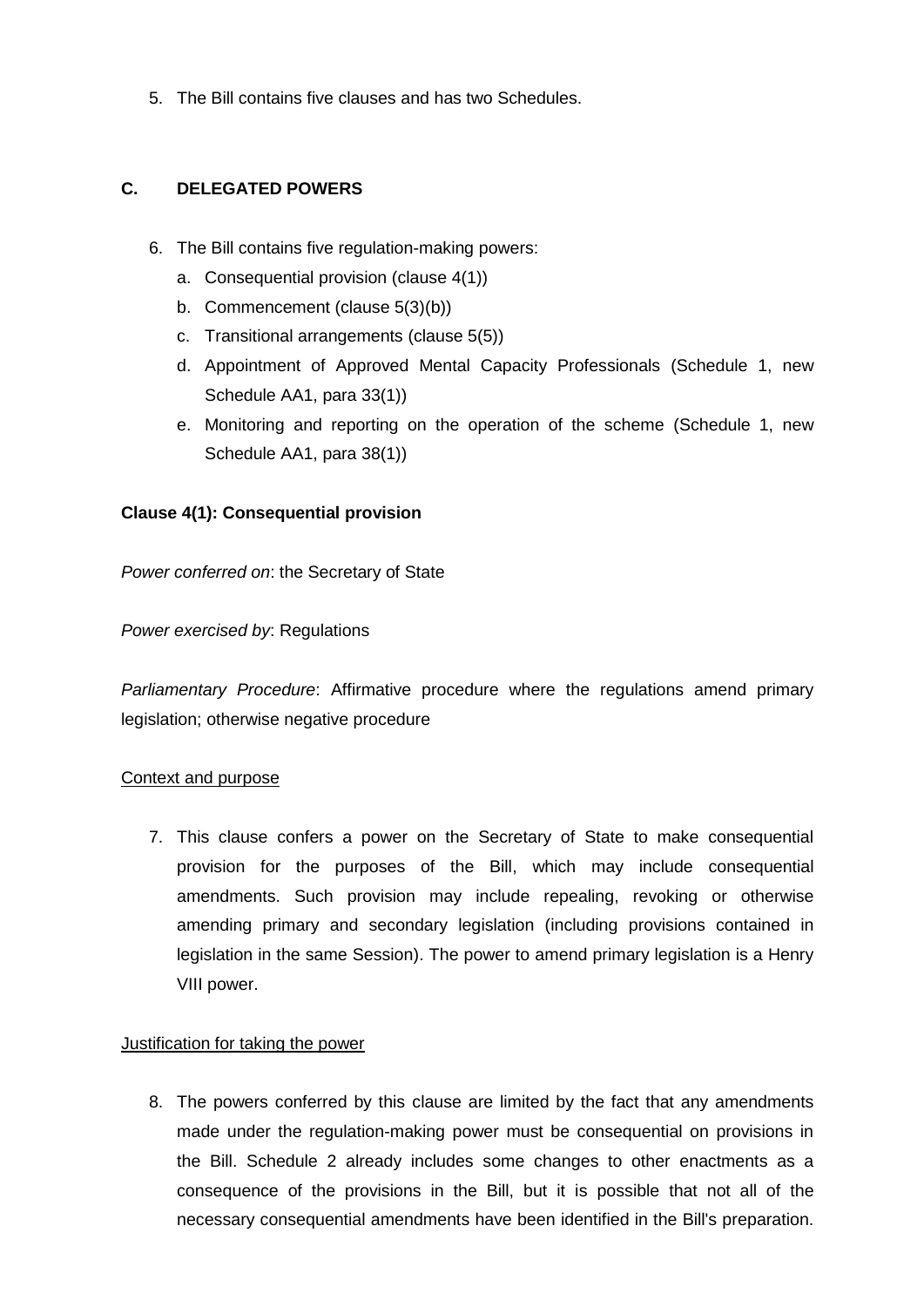The Government considers that it would therefore be prudent for the Bill to contain a power to deal with these in secondary legislation.

## Justification for the procedure

9. If regulations made under this power do not amend or repeal primary legislation it is proposed that they will be subject to the negative resolution procedure. If regulations made under this power do amend or repeal provision in primary legislation it is proposed that they will be subject to the affirmative resolution procedure. This is intended to provide the appropriate level of parliamentary scrutiny for the powers conferred by this clause.

## **Clause 5(3)(b): Extent, commencement and short title**

*Power conferred on*: the Secretary of State

*Power exercised by*: Regulations

## *Parliamentary Procedure*: None

## Context and purpose

10. This clause deals with the commencement of the provisions of the Bill. Clause 5(3)(b) provides that the provisions in the Bill come into force on such day as the Secretary of State may by regulations appoint. This includes provision to appoint different days for different areas.

## Justification for taking the power

11. Delegating the power provides flexibility to ensure that the provisions in the Bill come into force at suitable dates, which cannot yet be predicted. This will ensure a period of time for preparation for all the various bodies affected, including local authorities, care homes and NHS bodies. It is, for example, possible that provisions might need to be brought into force at different times for England and for Wales.

## Justification for the procedure

12. Commencement regulations would be made by statutory instrument. However, it is proposed that this should not be subject to parliamentary procedure given that the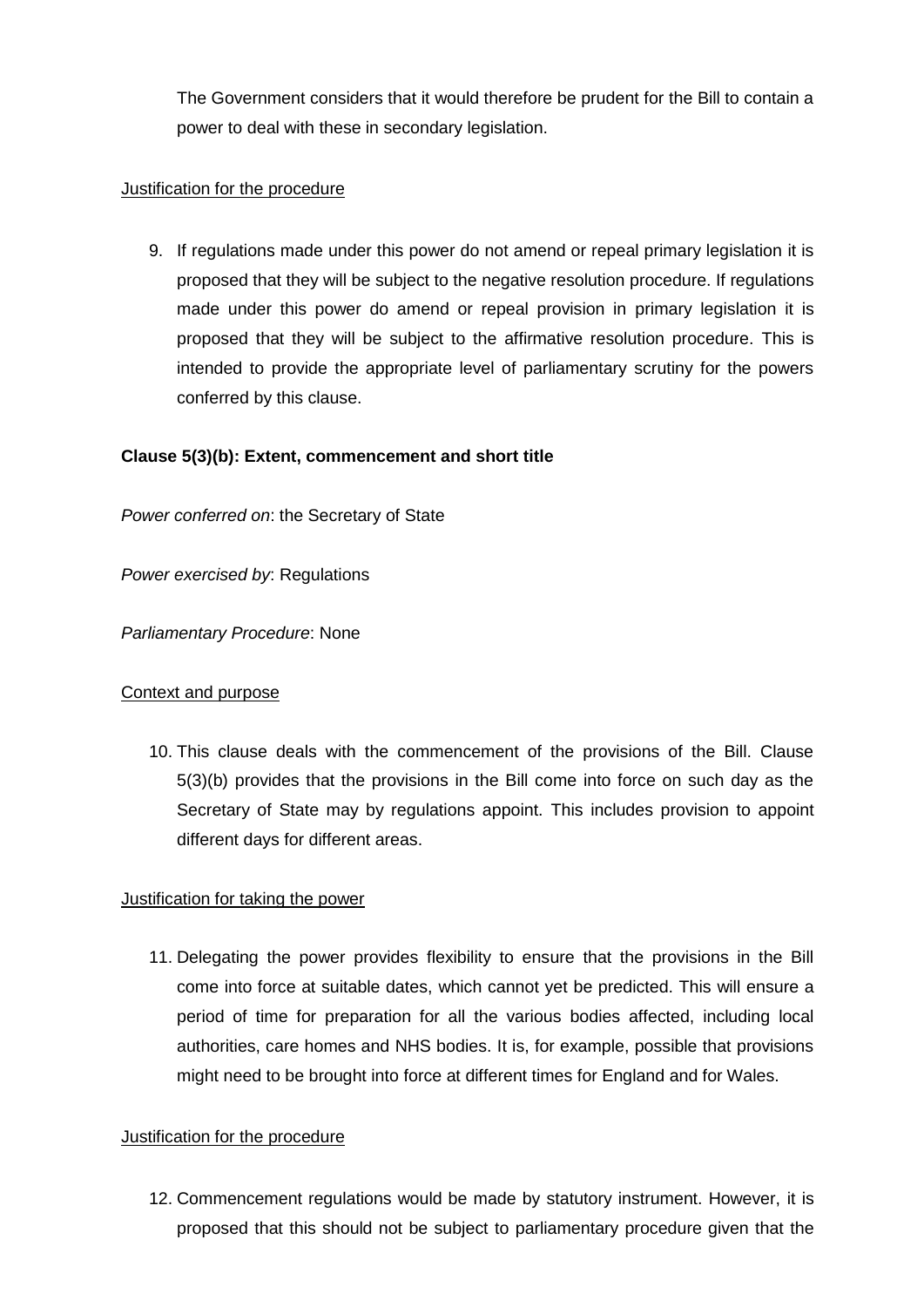detail of the provision to be commenced will already have been scrutinised by Parliament during the passage of the Bill. This procedure is consistent with usual practice.

## **Clause 5(5): Transitional arrangements**

*Power conferred on*: the Secretary of State

*Power exercised by*: Regulations

*Parliamentary Procedure*: None

## Context and purpose

13. This is a power for the Secretary of State to make transitional or saving provision in connection with the coming into force of the Bill. In particular, we expect that these regulations will deal with the situation of people who are deprived of their liberty, or subject to a pending application to authorise a deprivation of liberty, when the new scheme is introduced.

## Justification for taking the power

- 14. By bringing into force a new scheme for authorising deprivations of liberty, the Bill will create a substantial change in the way that arrangements giving rise to a deprivation of liberty are authorised for many people. It is prudent to enable provisions that allow for a smooth commencement of the Bill's provisions, and ensure clarity about the status of existing care and treatment arrangements.
- 15. The Department expects to take broadly the following approach. This approach is based (broadly) on the transitional arrangements put in place for coming into force of the Care Act 2014 (see Care Act 2014 (Transitional Provision) Order 2015 No 995, article 2).
	- a. After the Bill comes into force, new applications for a deprivation of liberty authorisation would be dealt with under the new, reformed process. People who are subject to an authorisation given under the existing process would continue to remain subject to that process until the authorisation comes to an end (under the existing process an authorisation can last for no more than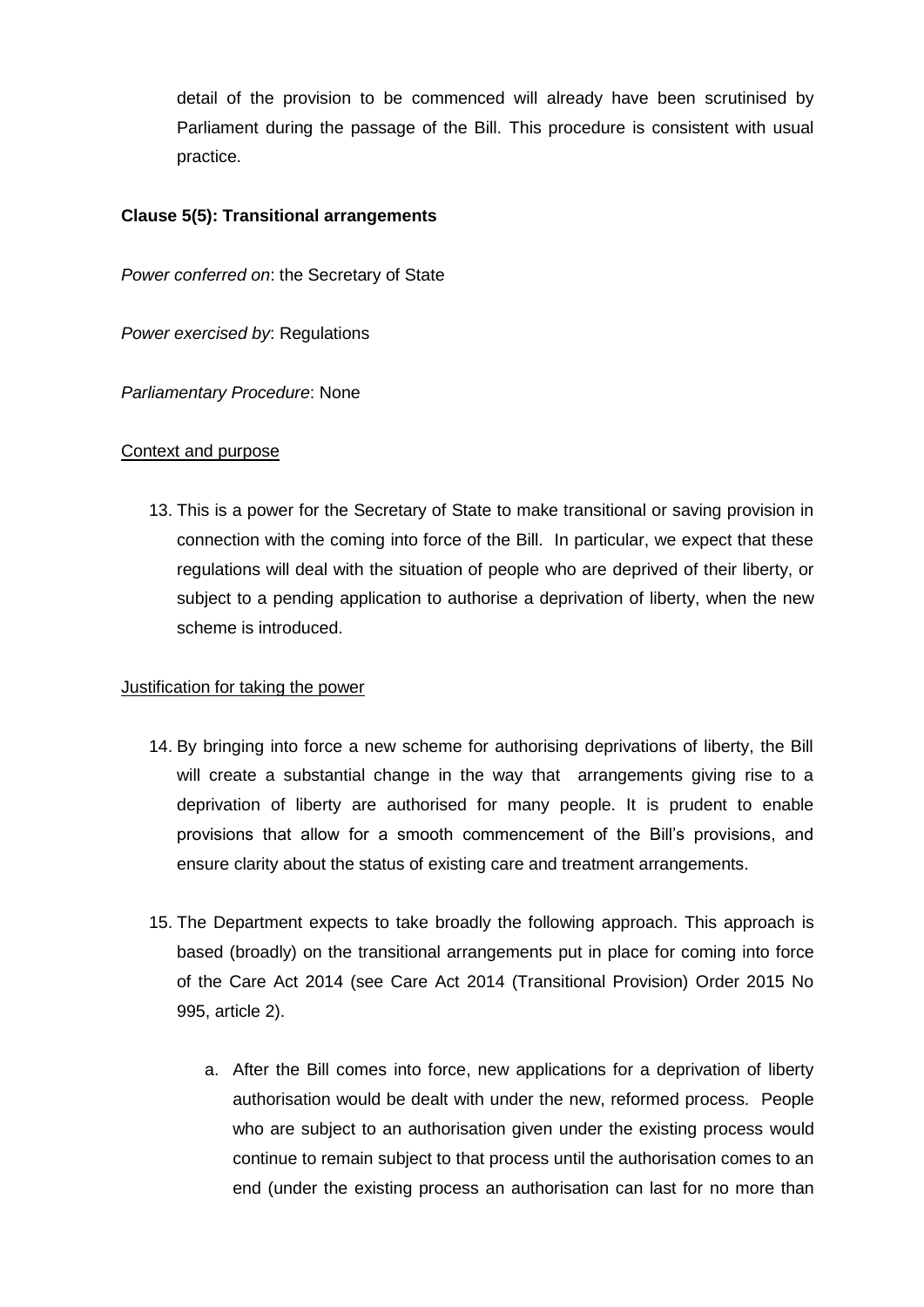12 months). Once the authorisation comes to an end, any new authorisation would need to be made under the new, reformed process.

- b. Any pending applications under the existing process may be treated as an application under the new, reformed process (provided that the responsible body has the necessary information and/or is prepared to carry out fresh assessments or determinations).
- c. Authorisations given by the Court of Protection would remain in place following the commencement of the new legislation. The Court will be expected when reviewing these authorisations to invite the local authority or NHS body to assess the person for an authorisation under the new, reformed process.
- d. Any pending applications for Court authorisations could either be left to run their course (and be determined by the Court), or alternatively they could be treated as an application under the new, reformed process.

## Justification for the procedure

16. No parliamentary procedure is proposed for regulations made under this power. This is consistent with the commonly accepted practice to have no procedure for such statutory instruments (including the Care Act 2014 (Transitional Provision) Order 2015 mentioned above). The regulation-making power applies to procedural matters which are concerned with how the new legislation will be brought into effect.

# **Schedule 1 (new Schedule AA1, paragraph 33(1)): Approved Mental Capacity Professionals: requirements**

*Power conferred on*: The Secretary of State and the Welsh Ministers

*Power exercised by*: Regulations

*Parliamentary Procedure*: Negative procedure

## Context and Purpose

17. The Bill provides at paragraph 33(1) of Schedule 1 (new Schedule AA1) that the Secretary of State and Welsh Ministers can prescribe in regulations the criteria for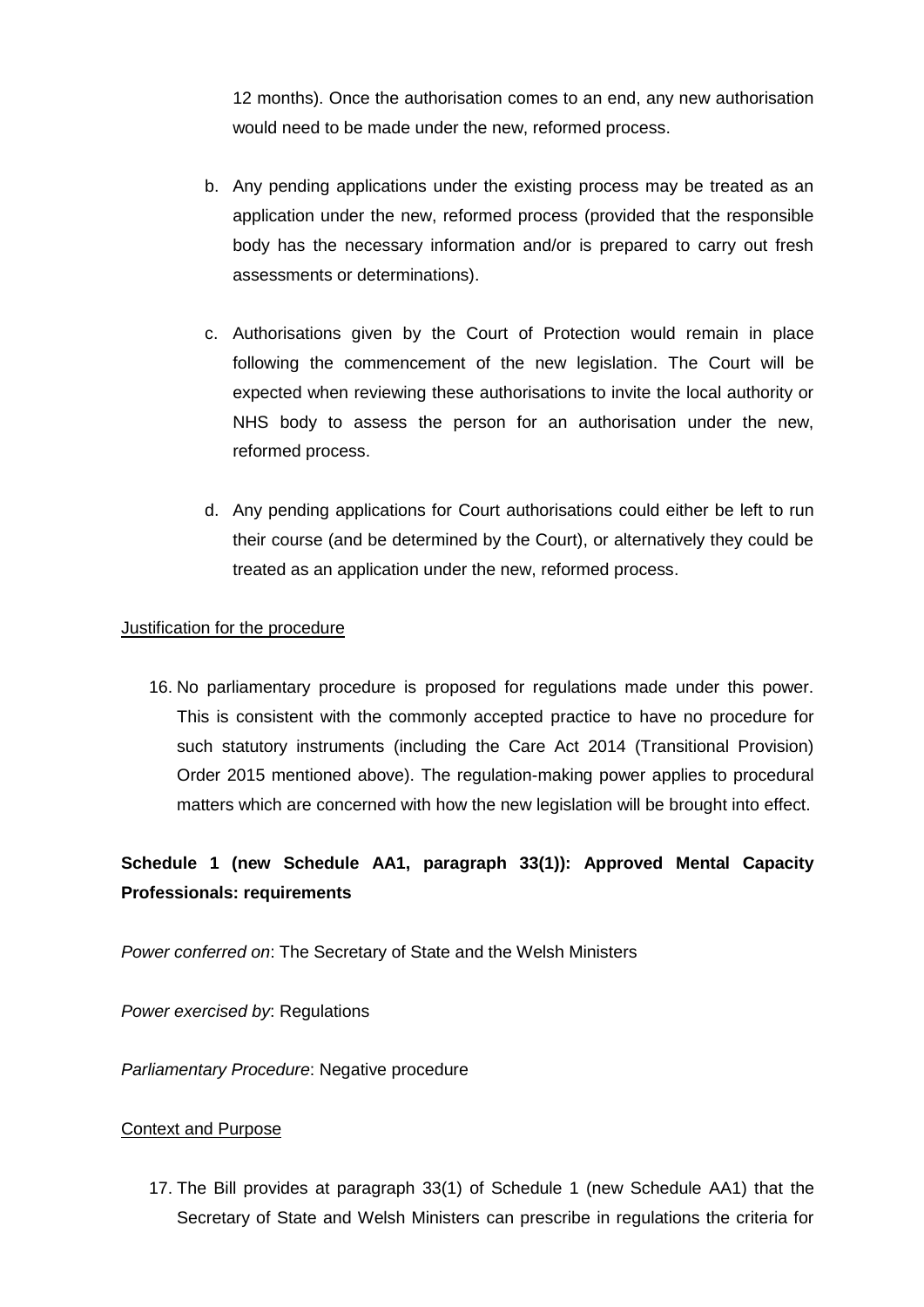approval as an Approved Mental Capacity Professional (AMCP). The AMCP is a specialist role undertaken by health and care professionals for the purposes of the new administrative scheme. Specifically, the AMCP determines whether or not the responsible body can give an authorisation for deprivation of liberty in cases where the person is objecting to the proposed arrangements (or the family is objecting on the person's behalf). The local authority is responsible for approving individual health and care professionals as capable of carrying out the new role. It can only do this if the person meets the requirements set out in secondary legislation.

#### Justification for taking the power

- 18. This regulation-making power recreates an existing power contained in paragraph 129 of Schedule A1 to the Mental Capacity Act. This enables the Secretary of State and Welsh Ministers to make provision through regulations about the selection, and eligibility, of persons to carry out assessments under the Deprivation of Liberty Safeguards (including the best interests assessor).
- 19. These regulations have been subject to regular change, as is the identity of the responsible regulatory body who approves the relevant training. It is also possible that in future other relevant circumstances may change too. For example the range of health and care professionals who can undertake the role may need to increase or decrease in response to fluctuating numbers of available professionals.
- 20. The Department intends to adopt a similar approach to prescribing criteria for approval as an AMCP as adopted in the existing regulations in relation to best interests assessors: the Mental Capacity (Deprivation of Liberty: Standard Authorisations, Assessments and Ordinary Residence) Regulations 2008.
- 21. It is expected that the regulations will require that in England the person must be one of the following:
	- a. an approved mental health professional;
	- b. a registered social worker;
	- c. a first level nurse;
	- d. a registered occupational therapist; or
	- e. a chartered psychologist.
- 22. It is expected that the regulations will also require that the local authority must be satisfied that the person:
	- a. is not suspended from the relevant professional register or list: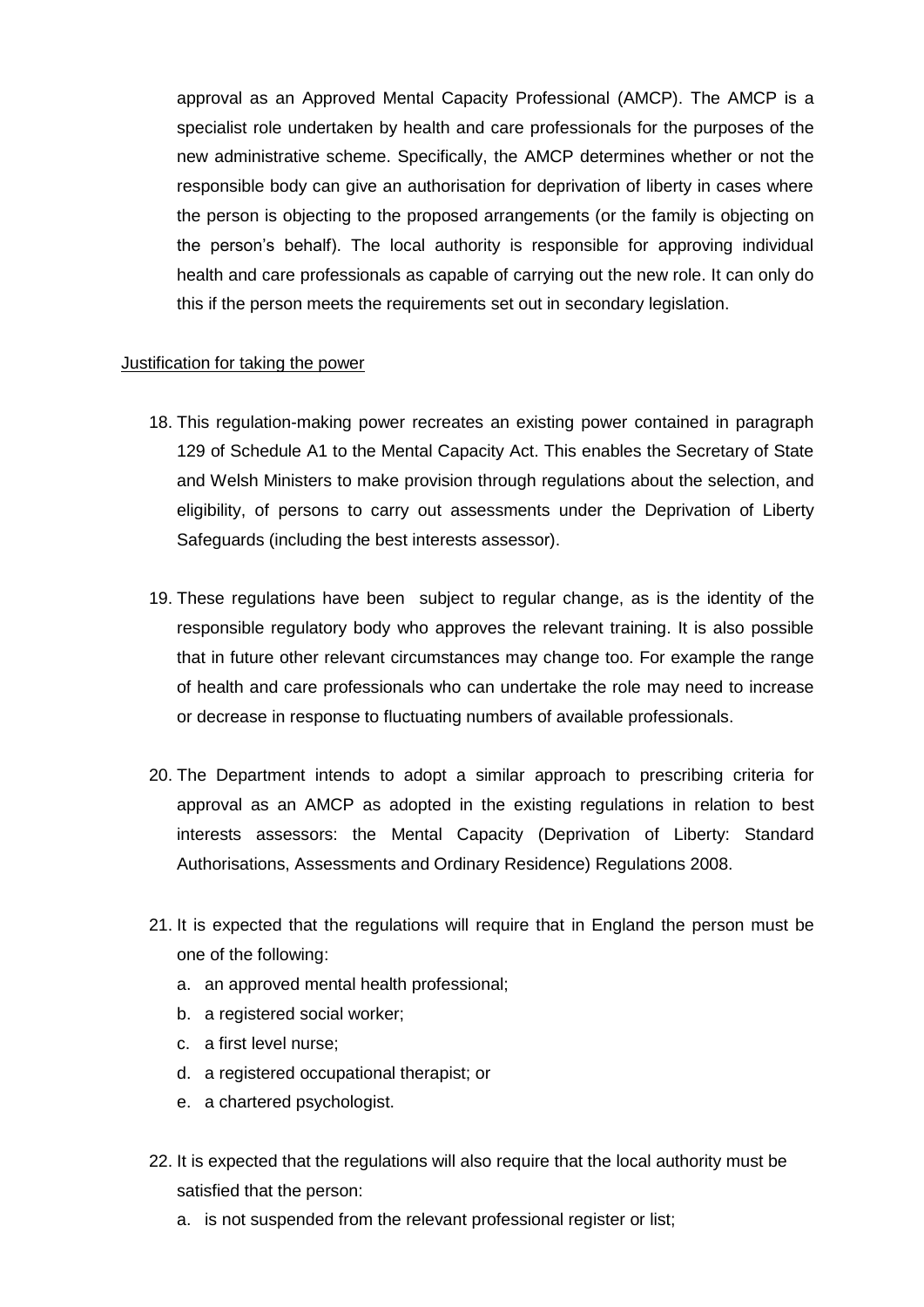- b. has at least two years post registration experience in their profession;
- c. has successfully completed training that has been approved by the Secretary of State (or when it is operational, Social Work England) to be a best interests assessor;
- d. has completed training/further training in the past 12 months; and
- e. has the skills necessary to obtain, evaluate and analyse complex evidence and differing views and to weigh them appropriately in decision making.
- 23. It is expected that the regulations will enable existing best interests assessors to be 'fast-tracked' into the new role so that there are sufficient numbers of AMCPs in place when the new, reformed process in the Bill comes into force.
- 24. As is currently the case under the existing legislation, the Bill again gives the Welsh Ministers power to prescribe in regulations the criteria for approval as an AMCP. This is to allow regulations to reflect specific arrangements in Wales, where health and social care policy is devolved. The Welsh Government intends to adopt a similar approach to prescribing criteria for approval as an AMCP as it adopted in the existing regulations in relation to best interests assessors: the Mental Capacity (Deprivation of Liberty: Assessments, Standard Authorisations and Disputes about Residence) (Wales) Regulations 2009.
- 25. The regulation-making power has been narrowed from the original Law Commission draft and is limited to the matters that the Governments wish to specify and no further.

## Justification for the procedure

- 26. By virtue of section 65(2) of the Mental Capacity Act, regulations made under this power will be subject to the negative parliamentary procedure.
- 27. The Bill follows the approach suggested by the Law Commission in its draft Bill. It also follows the approach of section 114 of the Mental Health Act 1983 (as amended), under which the negative parliamentary procedure applies to regulations making provision for approving persons to act as Approved Mental Health Professionals (AMHPs), a broadly similar role to AMCPs. The Department proposes that this procedure is appropriate for the power to specify criteria for AMCPs in this Bill too. This will help to ensure consistency with the 1983 Act.
- 28. The Department notes that the predecessor existing power in paragraph 129 of Schedule A1 to the Mental Capacity Act is subject to the affirmative procedure. This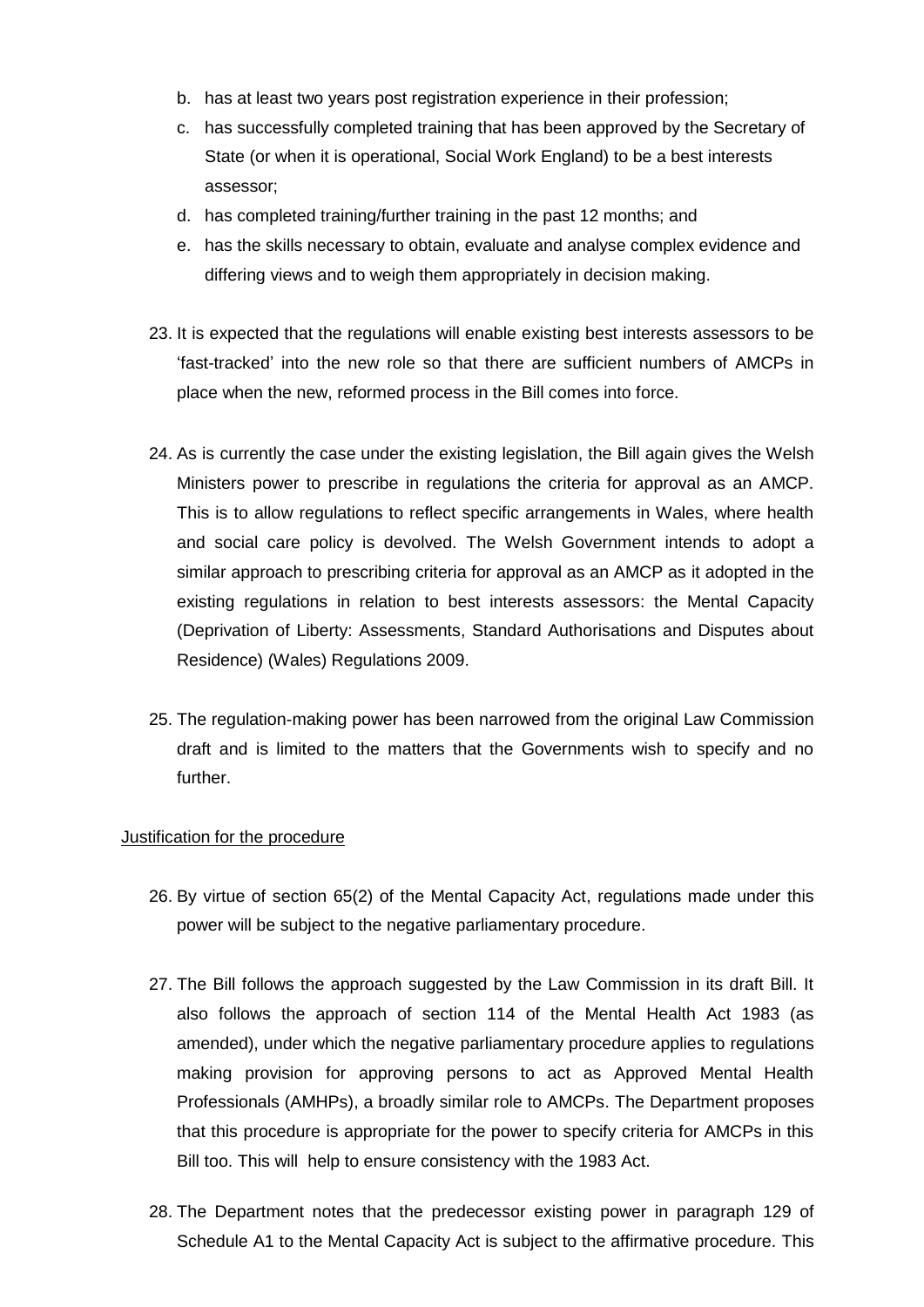may have been appropriate when a power of this nature had yet to be exercised for the first time – that is no longer the case. The Department agrees with the Law Commission and proposes that the negative procedure provides the appropriate level of parliamentary scrutiny for the powers conferred by this clause.

## **Schedule 1 (new Schedule AA1, paragraph 38(1)): Monitoring and reporting**

*Power conferred on*: the Secretary of State and Welsh Ministers

*Power exercised by*: Regulations

*Parliamentary Procedure*: Negative procedure

## Context and purpose

- 29. The Bill provides at paragraph 38 of Schedule 1 (new Schedule AA1) that the Secretary of State and Welsh Ministers can make provision for monitoring and reporting on the operation of the new administrative scheme. The aim is to ensure effective oversight of the new scheme. It is expected that the regulator will be able to identify any problems in how the scheme is being implemented, respond to individual cases and identify national and local trends involving those being deprived of liberty.
- 30. Paragraph 38 is also intended to ensure continued compliance with the Optional Protocol to the United Nations Convention Against Torture which is designed to strengthen protections against the abuse of people deprived of liberty.<sup>1</sup> The United Kingdom ratified this in December 2003, and it came into force in June 2006. It requires adequate systems to be in place at a national level to conduct inspection visits to places of detention, and for State Parties to set up or designate one or more "national preventive mechanisms" to conduct visits to places of detention.<sup>2</sup> In the United Kingdom, the Government collectively designated 18 existing bodies (including the DoLS prescribed bodies).

## Justification for taking the power

31. This regulation-making power recreates a similar regulation-making power in paragraph 162 of Schedule A1 to the Mental Capacity Act 2005. In particular, the

 $\overline{a}$ 

<sup>1</sup> Optional Protocol to the Convention against Torture and other Cruel, Inhuman or Degrading Treatment or Punishment (18 December 2002) A/RES/57/199. 2 As above, Arts 3 and 17.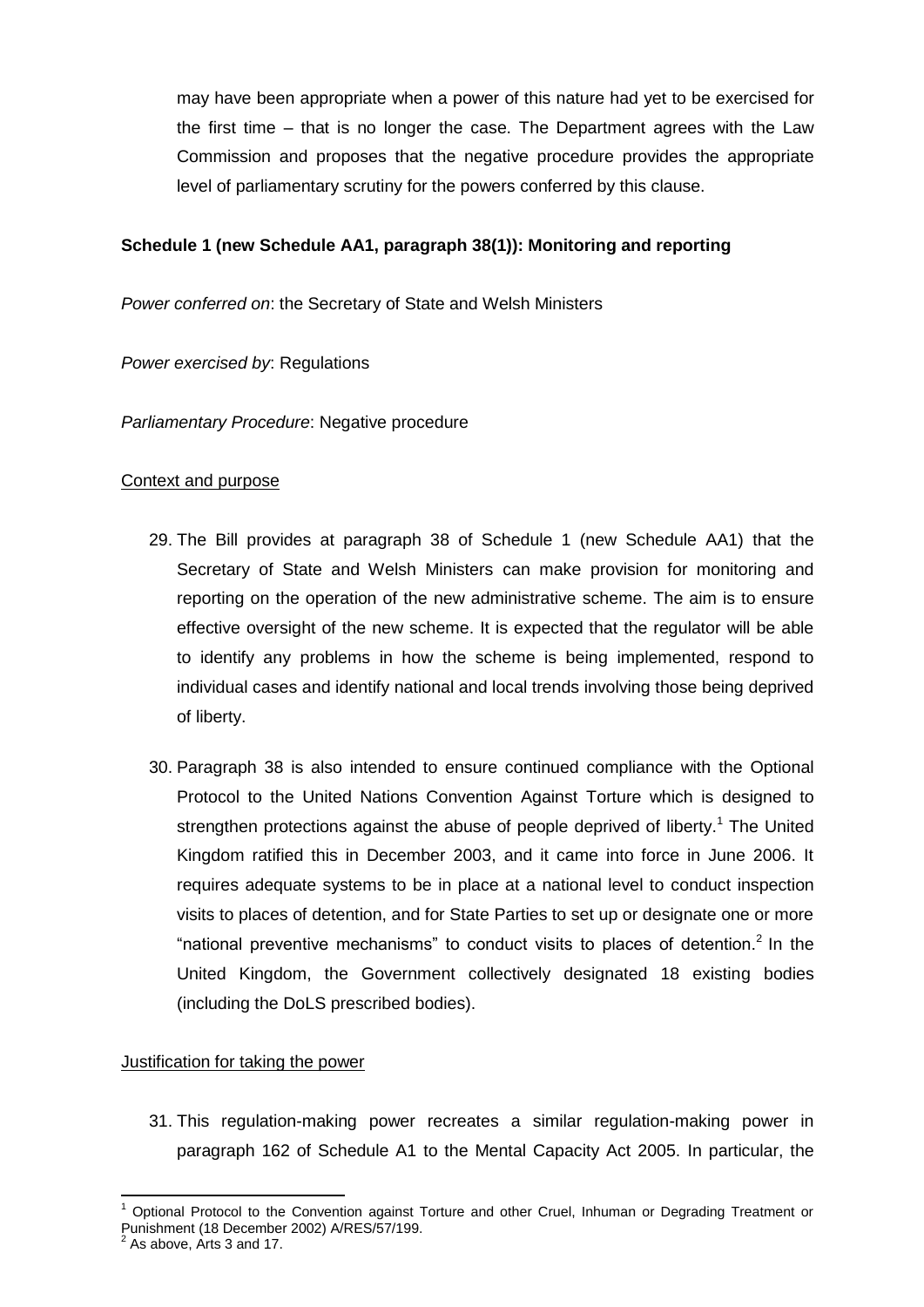regulations may require one or more prescribed bodies to carry out these functions, and can give the body authority to visit the places where the person is being deprived of liberty, visit and interview persons being deprived of liberty, and require the production of, and to inspect, records relating to the care or treatment being provided.

- 32. The new power relates to regulatory bodies whose identity and functions are subject to regular change (for example, in Wales a new regime for inspection and enforcement was recently introduced as a result of the Registration and Inspection of Social Care Act 2016).
- 33. As is currently the case under the existing legislation, the Bill again gives the Welsh Ministers power to prescribe in regulations the criteria provision for monitoring and reporting on the operation of the new administrative scheme. This is to allow regulations to reflect specific arrangements in Wales, where health and social care policy is devolved. For example, England has a single regulator for all health and social care settings, while Wales maintains separate regulators for health and social care.
- 34. The Department intends to adopt a similar approach as adopted in the existing regulations in relation to best interests assessors: the Mental Capacity (Deprivation of Liberty: Monitoring and Reporting; and Assessments – Amendment) Regulations 2009. These regulations prescribe that in England this function is carried out by the Care Quality Commission. The Welsh Ministers have not exercised the existing power.
- 35. The regulation-making power has been narrowed from the original Law Commission draft and is limited to the matters that the Government wishes to specify and no further. For example, the Law Commission Bill would have allowed the Secretary of State and Welsh Ministers more flexibility in specifying different types of regulatory activities for individual cases.

#### Justification for the procedure

36. By virtue of section 65(2) of the Mental Capacity Act, regulations made under paragraph 38 of Schedule 1 (new Schedule AA1) would be subject to the negative parliamentary procedure.